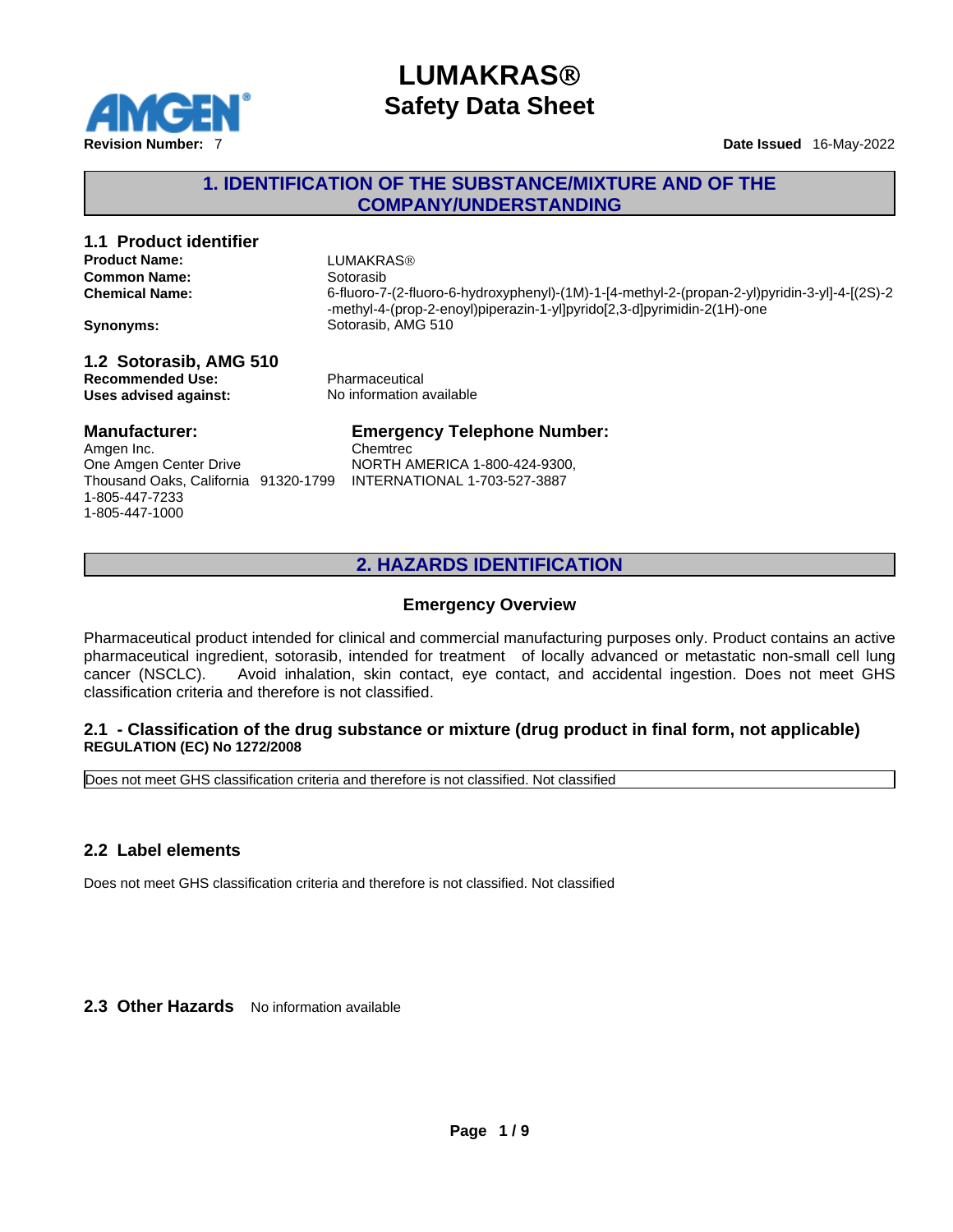

## **3. COMPOSITION/INFORMATION ON INGREDIENTS**

| 3.1 Substances                                                                                                                                                           |  |  |
|--------------------------------------------------------------------------------------------------------------------------------------------------------------------------|--|--|
| Proprietary information                                                                                                                                                  |  |  |
| 6-fluoro-7-(2-fluoro-6-hydroxyphenyl)-(1M)-1-[4-methyl-2-(propan-2-yl)pyridin-3-yl]-4-[(2S)-2<br>-methyl-4-(prop-2-enoyl)piperazin-1-yl]pyrido[2,3-d]pyrimidin-2(1H)-one |  |  |
| 2296729-00-3                                                                                                                                                             |  |  |
|                                                                                                                                                                          |  |  |

# **4. FIRST AID MEASURES**

### **4.1 Description of first-aid measures**

| <b>Eye Contact:</b>        | In the case of contact with eyes, rinse immediately with plenty of water and seek medical<br>advice.                                            |
|----------------------------|-------------------------------------------------------------------------------------------------------------------------------------------------|
| <b>Skin Contact:</b>       | Wash off immediately with soap and plenty of water removing all contaminated clothes and<br>shoes. Consult a physician if necessary.            |
| Inhalation:                | Move to fresh air. If symptoms persist, call a physician.                                                                                       |
| Ingestion:                 | If symptoms persist, call a physician. Do not induce vomiting without medical advice. Never<br>give anything by mouth to an unconscious person. |
| <b>Notes to Physician:</b> | Treat symptomatically.                                                                                                                          |
|                            |                                                                                                                                                 |

# **5. FIRE-FIGHTING MEASURES**

## **5.1 Extinguishing media**

| <b>Flammable Properties:</b> | No information available.                                                                                  |  |
|------------------------------|------------------------------------------------------------------------------------------------------------|--|
| Extinguishing Media:         | Use extinguishing measures that are appropriate to local circumstances and the<br>surrounding environment. |  |
| ---                          |                                                                                                            |  |

### **5.2 Special hazards arising from the substance or mixture**

**Hazardous Combustion Products:** No information available.

### **5.3 Advice for firefighters**

| <b>Protective Equipment and</b>      | As in any fire, wear self-contained breathing apparatus pressure-demand, NIOSH |
|--------------------------------------|--------------------------------------------------------------------------------|
| <b>Precautions for Firefighters:</b> | (approved) and full protective gear.                                           |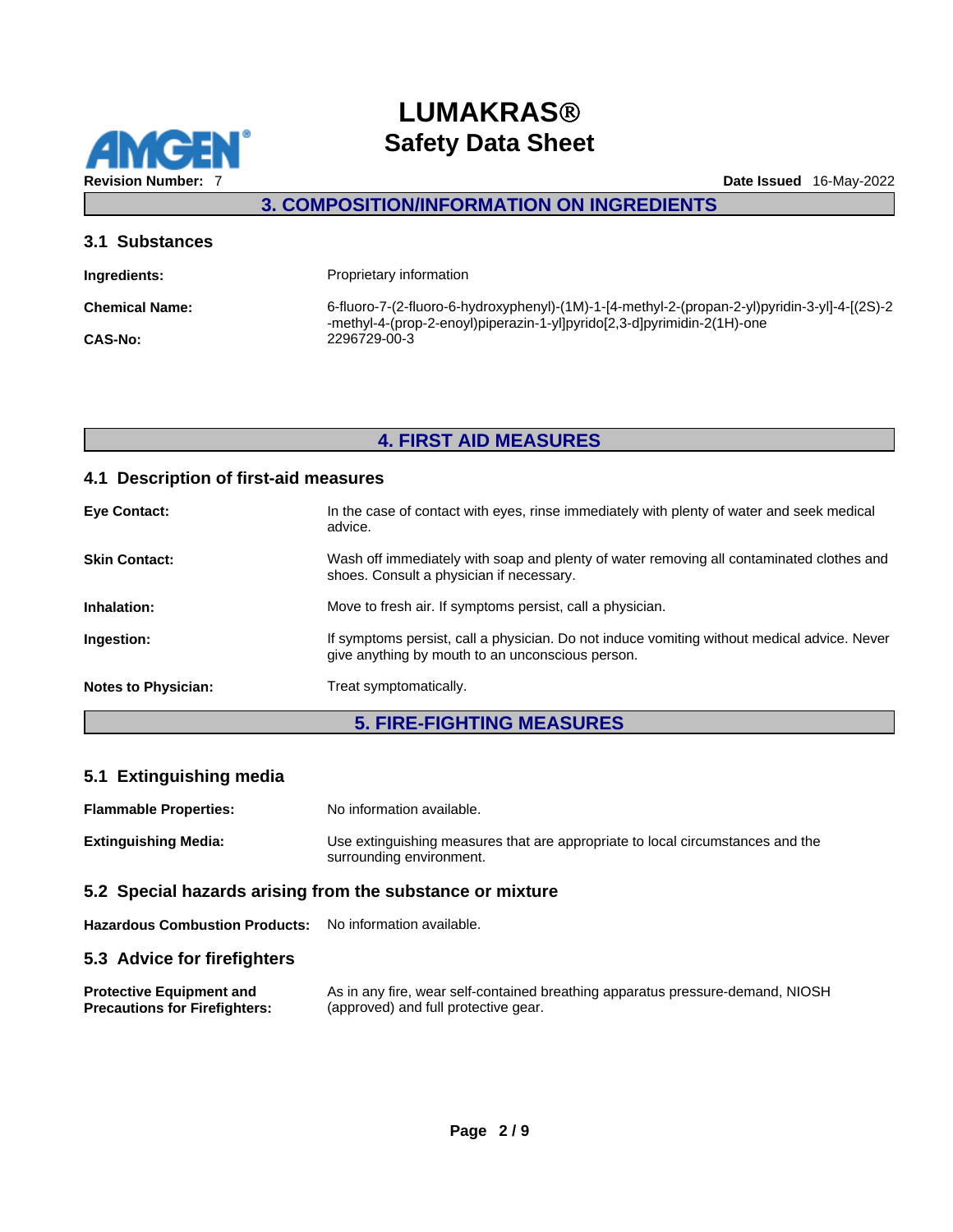

### **6. ACCIDENTAL RELEASE MEASURES**

### **6.1 Personal precautions, protective equipment and emergency procedures**

**Spill Procedures:** If material is released or spilled, cordon off spill area. Take proper precautions to minimize exposure by using appropriate personal protective equipment in cleaning up a spill. If in powder form, wet down spilled material to minimize airborne dispersion. Soak up material with absorbent e.g., paper towels, and wash spill area thoroughly with appropriate cleaning materials. Dispose of collected material in accordance with applicable waste disposal regulations. Avoid release to the environment.

### **7. HANDLING AND STORAGE**

### **7.1 Precautions for Safe Handling**

**Handling and Storage:** Avoid contact with skin, eyes or clothing. Do not eat, drink or smoke in work areas. Use adequate ventilation to minimize exposure. Wash hands, face and other potentially exposed areas immediately after handling this material. Remove contaminated clothing prior to entering eating areas. Clean protective equipment thoroughly after each use. Store in a well ventilated area.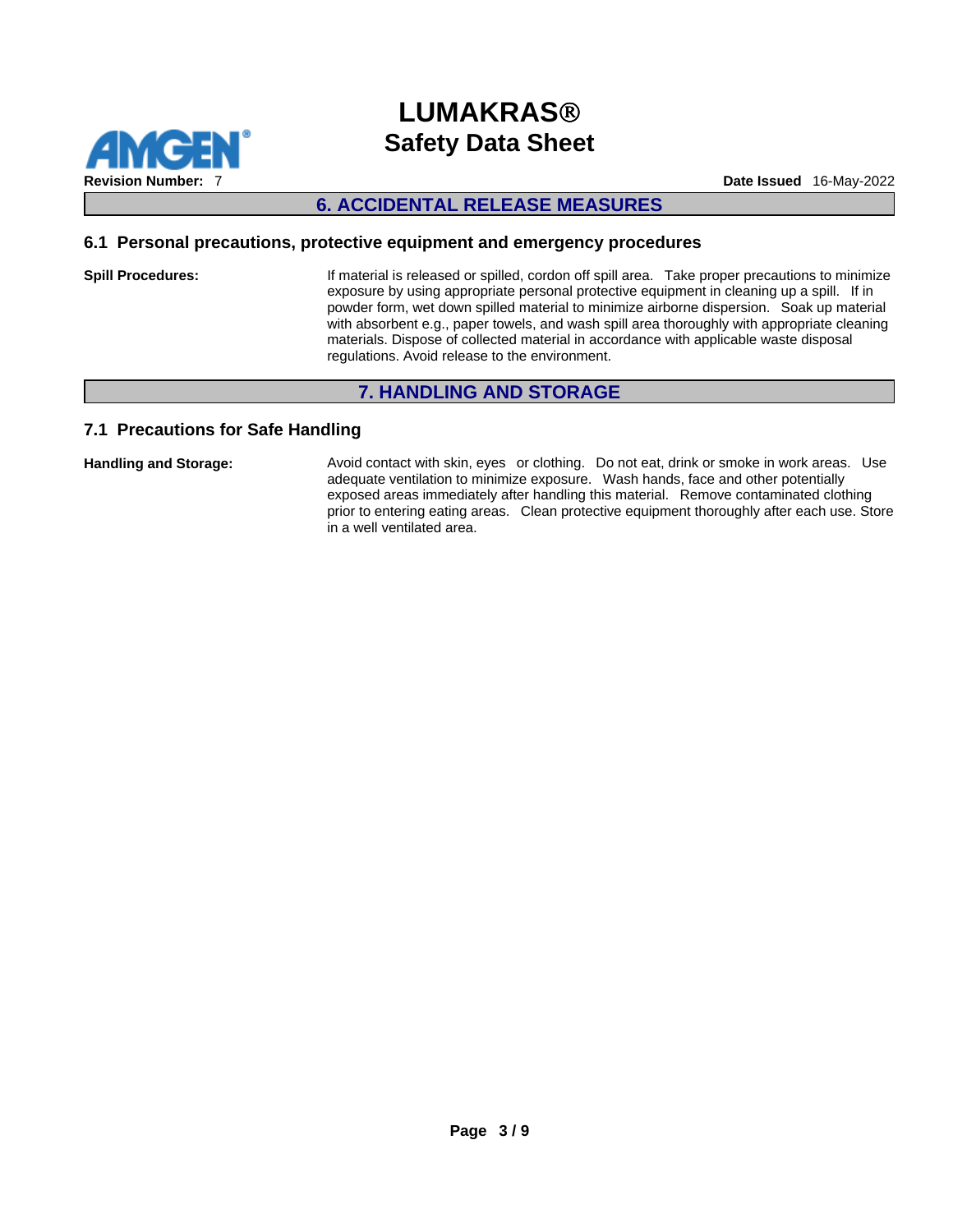

# **8. EXPOSURE CONTROLS/PERSONAL PROTECTION**

## **8.1 Control parameters**

| <b>Occupational Exposure Limit:</b>  | No exposure guidelines established by ACGIH, NIOSH or OSHA. Amgen recommends an<br>occupational exposure limit (OEL) of 24 $\mu$ g/m <sup>3</sup> as an 8-hour time weighted average over a<br>40-hour work week. The OEL is designed as an acceptable airborne concentration of a<br>substance for which it is believed that workers may be repeatedly exposed day after day<br>without adverse health effects. Sotorasib has been classified per Amgen's Hazard<br>Classification System as an Occupational Exposure Band 3 compound (20 µg/m <sup>3</sup> - 100<br>$\mu$ g/m <sup>3</sup> ). |
|--------------------------------------|-------------------------------------------------------------------------------------------------------------------------------------------------------------------------------------------------------------------------------------------------------------------------------------------------------------------------------------------------------------------------------------------------------------------------------------------------------------------------------------------------------------------------------------------------------------------------------------------------|
| <b>Engineering Controls:</b>         | When practicable, handle material in enclosed processes or in processes with effective<br>local exhaust ventilation or within a chemical hood.                                                                                                                                                                                                                                                                                                                                                                                                                                                  |
| 8.2 Exposure controls                |                                                                                                                                                                                                                                                                                                                                                                                                                                                                                                                                                                                                 |
| <b>Personal Protective Equipment</b> |                                                                                                                                                                                                                                                                                                                                                                                                                                                                                                                                                                                                 |
| <b>Eye/face Protection:</b>          | Wear safety glasses with side shields, chemical splash goggles, or safety glasses with side<br>shields and a full-face shield to prevent contact with eyes. The choice of protection should<br>be based on the job activity and potential for exposure to the eyes and face.                                                                                                                                                                                                                                                                                                                    |
| <b>Skin Protection:</b>              | Use gloves or other appropriate personal protective equipment if skin contact with<br>formulation is possible. Wear lab coat or other protective over garment if splashing is<br>possible. The choice of protection should be based on the job activity and potential for skin<br>contact.                                                                                                                                                                                                                                                                                                      |
| <b>Respiratory Protection:</b>       | When possible, handle material in enclosed processes or containers. If it is properly<br>handled with effective local exhaust ventilation or containment, respiratory protection may<br>not be needed. For procedures involving larger quantities or dust/aerosol generating<br>procedures such as weighing or a large transfer of liquids, an air-purifying respirator with<br>NIOSH approval for dusts and mists may be needed. The choice of protection should be<br>based on the job activity and the potential for exposure.                                                               |
| Other:                               | Wash hands, face and other potentially exposed areas after handling material (especially<br>before eating, drinking or smoking). Clean protective equipment thoroughly after each use.                                                                                                                                                                                                                                                                                                                                                                                                          |

# **8.3 Environmental exposure controls**

**Environmental Exposure Controls** Avoid release to the environment.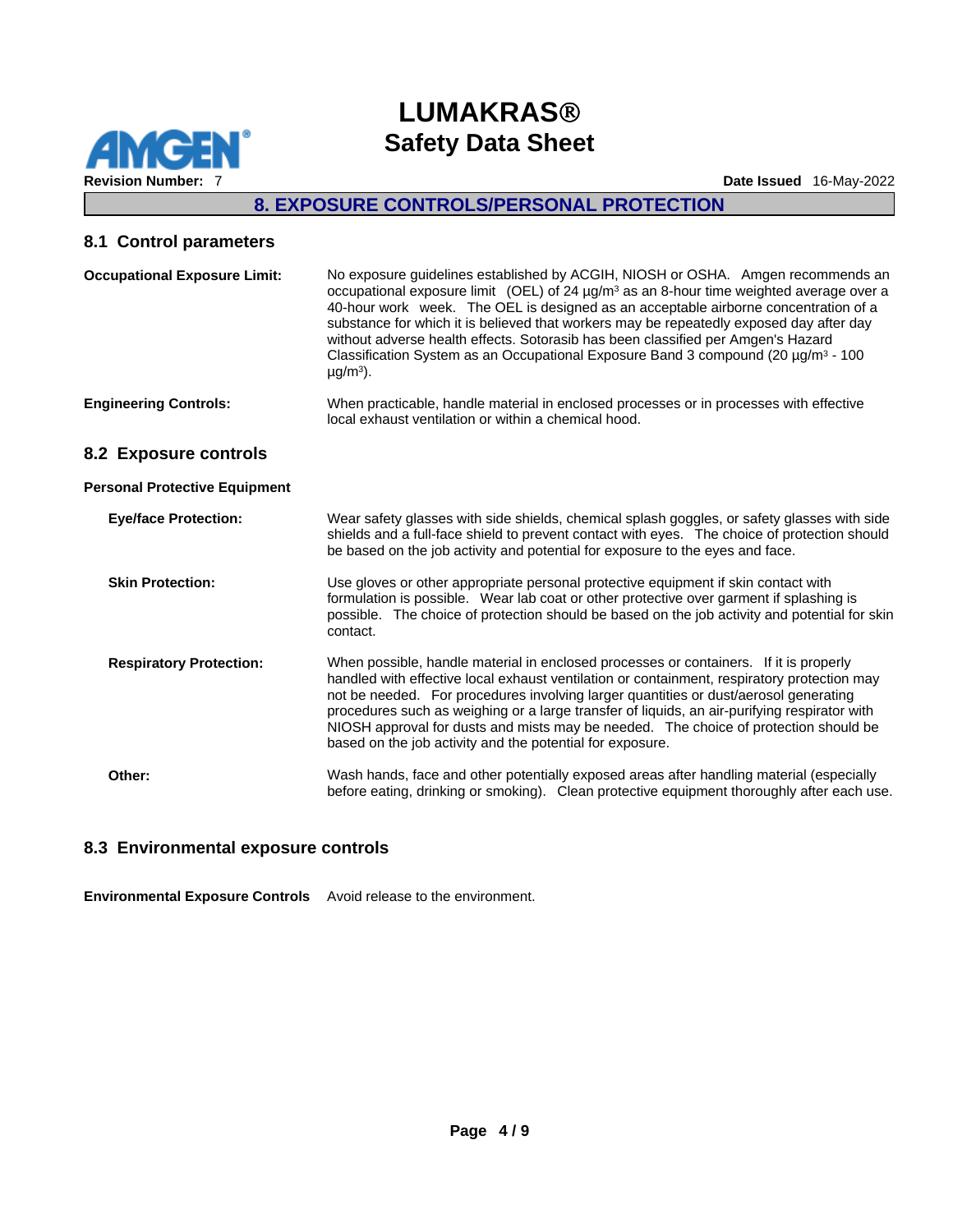

## **9. PHYSICAL AND CHEMICAL PROPERTIES**

**Appearance:** White to Light Brown<br> **Physical State:** Powder **Physical State:** Powder **Molecular Weight: Odor:** Provide the Monte of No information available **Odor Threshold:** No information available<br> **pH:** 5.6 **pH:** 5.6 **Melting point (°C) VALUE** No information available<br> **Flash Point:** No information available **Evaporation Rate:**<br> **Lower explosive limit:**<br>
No information available **Lower explosive limit:**<br> **Upper explosive limit:** No information available<br>
No information available **Upper explosive limit: Vapor Pressure:** No information available **Vapor Density (air = 1):**No information available **Water Solubility:** Water (pH 7= 0.01 g/L)<br>**Partition Coefficient (log Kow):** pH 5 - 2.36, pH 7 - 2.44

**Flash Point:** No information available **Relative density:** No information available **Partition Coefficient (log Kow):** pH 5 - 2.36, pH 7 - 2.44, and pH 9 - 1.77<br>Viscosity: **No information available Viscosity:** No information available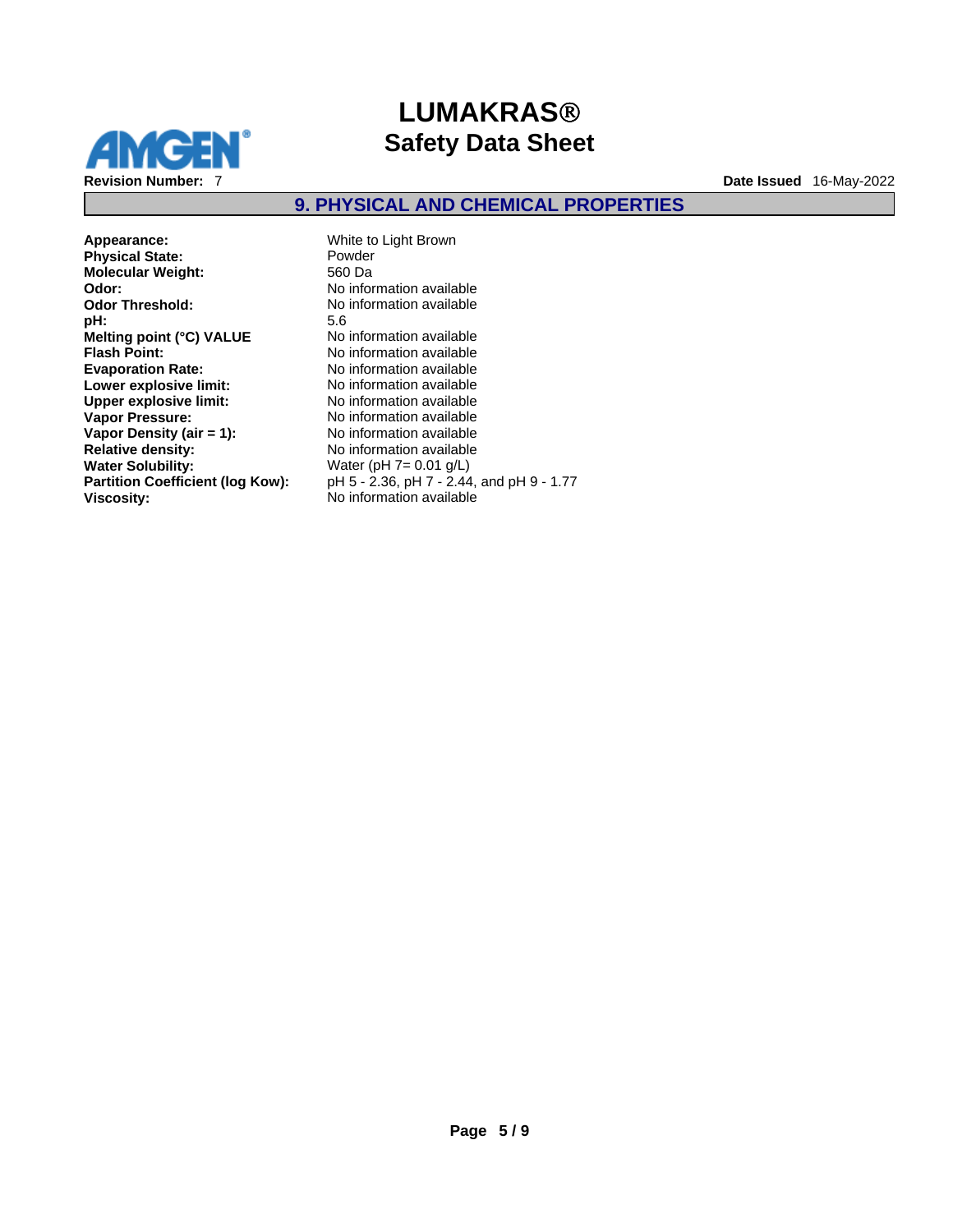

|                                                                     | <b>10. STABILITY AND REACTIVITY</b>                                                                                                                                                                                                                                                                                       |
|---------------------------------------------------------------------|---------------------------------------------------------------------------------------------------------------------------------------------------------------------------------------------------------------------------------------------------------------------------------------------------------------------------|
| 10.1 Reactivity                                                     | No information available                                                                                                                                                                                                                                                                                                  |
| <b>10.2 Chemical stability</b>                                      | No information available                                                                                                                                                                                                                                                                                                  |
| 10.3 Possibility of hazardous No information available<br>reactions |                                                                                                                                                                                                                                                                                                                           |
| 10.4 Conditions to avoid                                            | Warning: the active pharmaceutical ingredient in Sotorasib (AMG 510), can form<br>combustible dust concentrations in air during processing and present an explosion hazard<br>risk.                                                                                                                                       |
|                                                                     | - Minimize dust generation and accumulation. Fine dust dispersed in air in sufficient<br>concentrations and in the presence of an ignition source is a potential dust explosion<br>hazard.                                                                                                                                |
|                                                                     | - Routine housekeeping should be instituted to ensure that dusts do not accumulate on<br>surfaces.                                                                                                                                                                                                                        |
|                                                                     | - Dry powders are sensitive to electrostatic ignition. Provide adequate precautions, such as<br>electrical grounding, bonding, or inert atmospheres for process equipment, and grounding<br>and bonding of personnel who are open handling the powder.<br>- Appropriately classified electrical equipment should be used. |
|                                                                     | - Explosion hazards should be considered when using dust control equipment, such as<br>local exhaust ventilation, air material separators, portable vacuums, etc.                                                                                                                                                         |
|                                                                     | - Antistatic or fire-retardant PPE maybe required for the task dependent on risk                                                                                                                                                                                                                                          |
|                                                                     | assessment.<br>- Grounding, anti-static tools, and/or an electrically rated vacuum should be used to clean<br>up spills.                                                                                                                                                                                                  |
|                                                                     | - Refer to NFPA 652, Standard on the Fundamentals of Combustible Dust                                                                                                                                                                                                                                                     |
| 10.5 Incompatible materials                                         | No information available                                                                                                                                                                                                                                                                                                  |
| 10.6 Hazardous<br>decomposition products                            | No information available                                                                                                                                                                                                                                                                                                  |
| <b>10.7 Other information</b>                                       |                                                                                                                                                                                                                                                                                                                           |
| <b>Dust Explosion Properties:</b>                                   | AMG 510 Ungranulated Pre-Blend (20%):<br>Pmax (bar) - 7.5                                                                                                                                                                                                                                                                 |
|                                                                     | Kst (bar m/s) - 195<br>MIE (mJ) 10 - 30                                                                                                                                                                                                                                                                                   |
|                                                                     | Other information: Moisture content - 3.0% by weight, particle size - 74% < 75 µm, Max<br>rate of pressure 718 bar/s                                                                                                                                                                                                      |
| Other:                                                              | AMG 510 Ungranulated Pre-Blend (32%):<br>Pmax (bar) - $8.1 \pm 10\%$                                                                                                                                                                                                                                                      |
|                                                                     | Kst (bar m/s) - $80 \pm 12\%$                                                                                                                                                                                                                                                                                             |
|                                                                     | $MIE$ (mJ) 300 < MIE < 1000<br>Other information: Moisture content - 3.0% by weight, particle size - $40\% < 75 \,\mathrm{\mu m}$                                                                                                                                                                                         |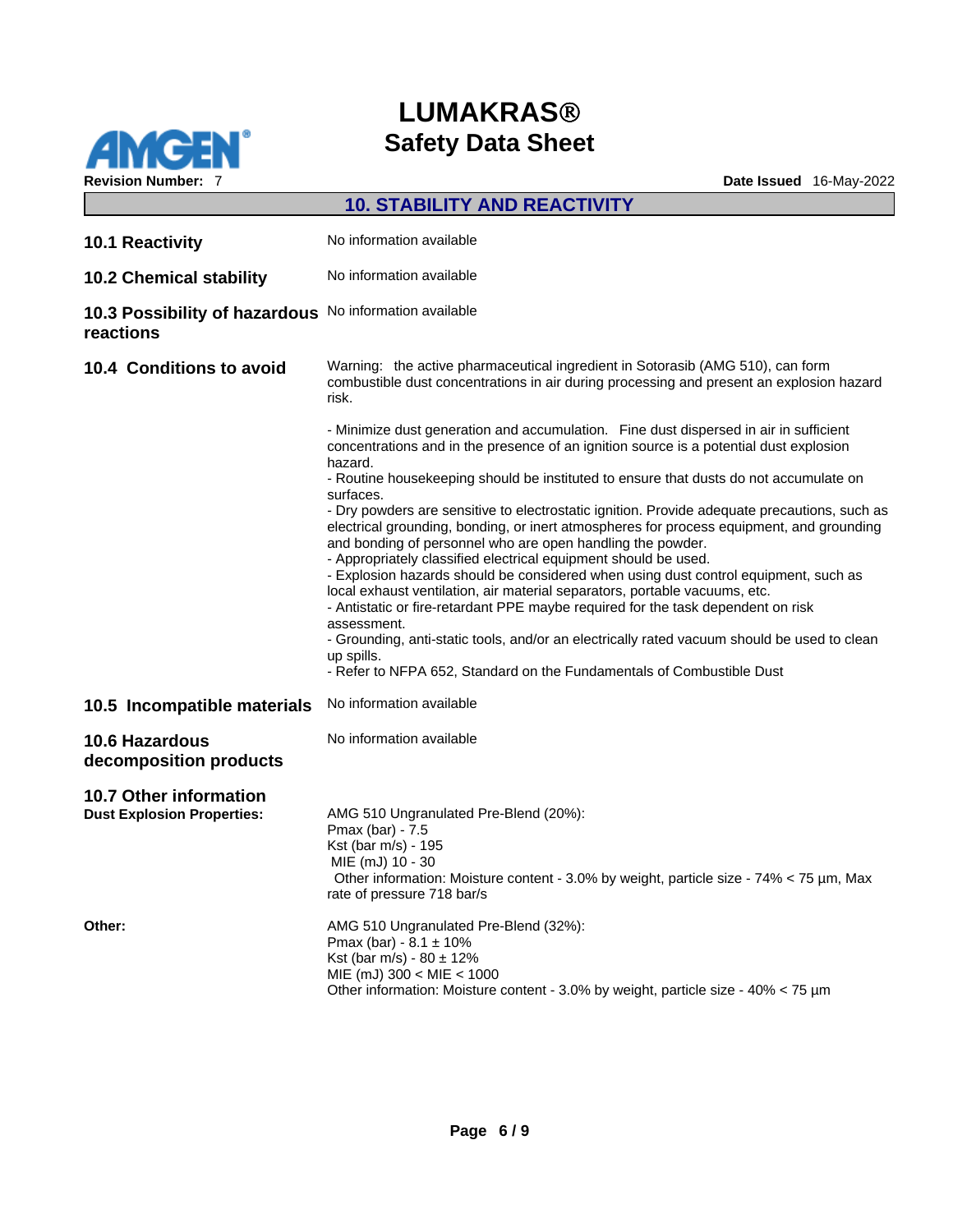

### **11. TOXICOLOGICAL INFORMATION**

### **11.1 Information on toxicological effects**

| <b>Acute Toxicity:</b><br><b>Skin corrosion/irritation:</b> | No information available<br>Not corrosive or irritating to the skin per the in vitro EpiDerm assays (UN GHS No<br>Category). |
|-------------------------------------------------------------|------------------------------------------------------------------------------------------------------------------------------|
| Serious eye damage/eye irritation:                          | Not corrosive or irritating to the eye per the in vitro BCOP assay (UN GHS No Category).                                     |
| <b>Respiratory or skin sensitization:</b>                   | Not a skin sensitizer based on rLLNA assay (UN GHS No Category).                                                             |
| Germ cell mutagenicity:                                     | Not mutagenic or genotoxic in a battery of in vitro and in vivo studies. GHS classification<br>criteria are not met.         |
| Carcinogenicity:                                            | No information available                                                                                                     |
| <b>Reproductive toxicity:</b>                               | Not a reproductive/development toxicant, GHS classification criteria are not met.                                            |
| <b>STOT - single exposure:</b>                              | No information available                                                                                                     |
| STOT - repeated exposure:                                   | No information available                                                                                                     |
| <b>Aspiration Hazard:</b>                                   | No information available                                                                                                     |

### **12. ECOLOGICAL INFORMATION**

### **12.1 Toxicity**

| <b>Ecotoxicity effects:</b> | - NOEC (Growth) Algae 8.4 mg/L (OECD 201)<br>- NOEC Daphnia magna (Reproduction) 10 mg/L (OECD 211)<br>- NOEC Fish (fathead minnow) 11 mg/L (OECD 210) |
|-----------------------------|--------------------------------------------------------------------------------------------------------------------------------------------------------|
| $\overline{100}$            | - NOEC Activated Sludge Respiration Inhibition Test 1000 mg/L (OECD 209)                                                                               |

### **12.2 Persistence and degradability**

**Persistence/Degradability:** Sotorasib isconsidered to be very persistent (vP) based on the OECD 308 study results.

### **12.3 Bioaccumulative potential**

**Bioaccumulation/ Accumulation:** The bioaccumulation potential is expected to be low based on the OECD 107 results (log  $Kow < 3$ 

### **12.4 Mobility in soil**

**Mobility in Environmental Media:** Mobility in Environmental Media: Sotorasib does not significantly adsorb to soil (OECD 106).

### **12.5 Results of PBT and vPvB assessment**

**Results of PBT and vPvB assessment:** Sotorasib should be considered as being very persistent (vP) in freshwater sediment.

### **12.6 Other adverse effects**

**Other Adverse Effects:** Other Adverse Effects: Koc in sewage sludge is < 1000 L/kg, sotorasib is unlikely to reach the soil compartment as a result of spreading of sewage sludge onto agricultural land (OECD 106).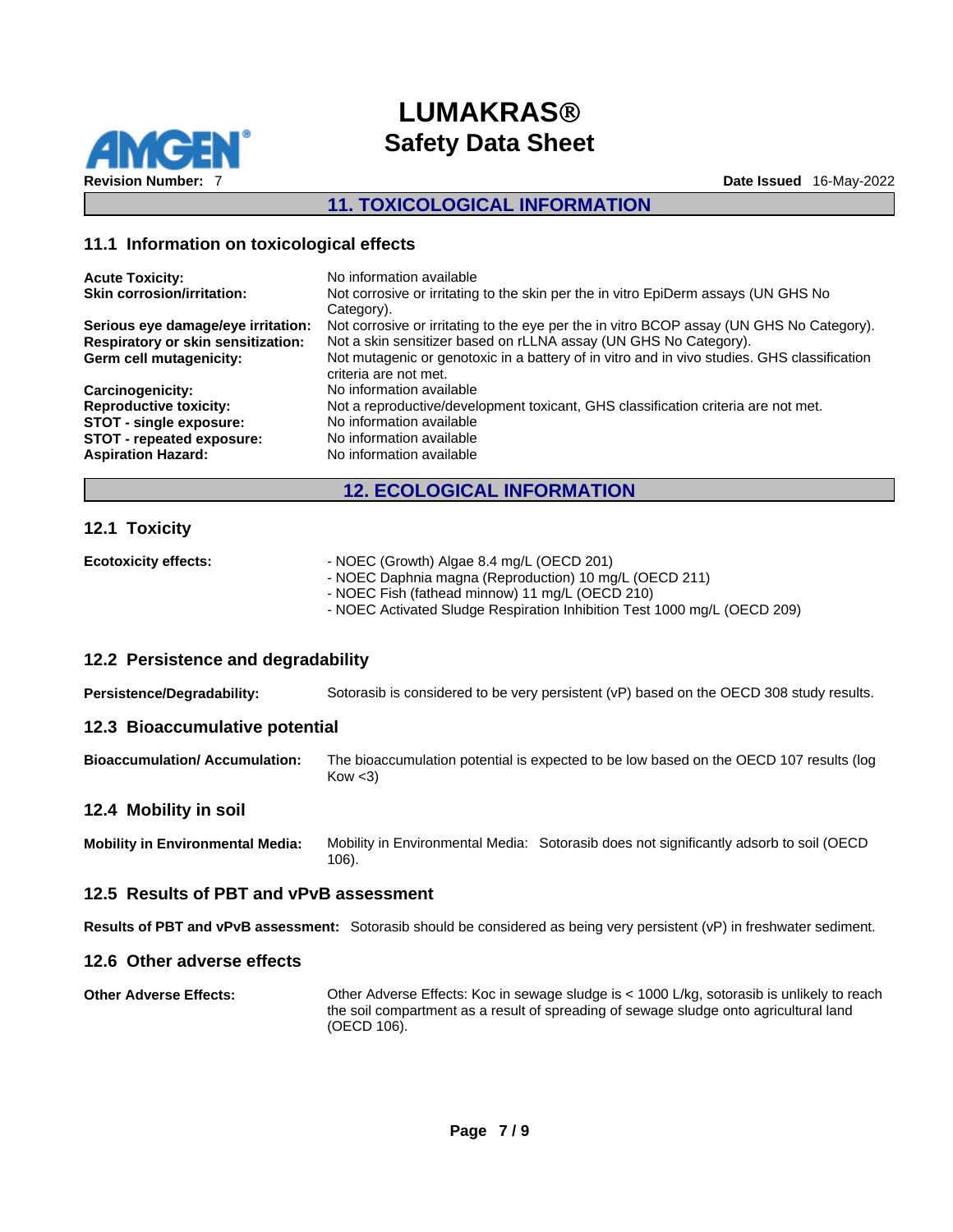

### **13. DISPOSAL CONSIDERATIONS**

#### **13.1 Waste treatment methods**

**Waste Disposal Method:** Dispose of waste according to prescribed federal, state, local and competent authority guidelines.

### **14. TRANSPORT INFORMATION**

**DOT:** Not regulated by U.S. DOT, IATA, or IMDG.

**15. REGULATORY INFORMATION** 

### **15.1 Safety, health and environmental regulations/legislation specific for the substance or mixture**

#### **International Inventories**

| TSCA:                |  |
|----------------------|--|
| <b>EINECS/ELINCS</b> |  |
| <b>DSL/NDSL</b>      |  |
| PICCS:               |  |
| <b>ENCS:</b>         |  |
| <b>CHINA:</b>        |  |
| AICS:                |  |
| <b>KECL:</b>         |  |

**Legend** 

**TSCA** - United States Toxic Substances Control Act Section 8(b) Inventory

 **EINECS/ELINCS** - European Inventory of Existing Commercial Chemical Substances/EU List of Notified Chemical Substances

**DSL/NDSL** - Canadian Domestic Substances List/Non-Domestic Substances List

**PICCS** - Philippines Inventory of Chemicals and Chemical Substances

**ENCS** - Japan Existing and New Chemical Substances

**IECSC** - China Inventory of Existing Chemical Substances

**AICS** - Australian Inventory of Chemical Substances

**KECL** - Korean Existing and Evaluated Chemical Substances

### **State Regulations**

**California Proposition 65:** This product does not contain any Proposition 65 chemicals.

### **15.2 Chemical safety assessment**

No CSA has been conducted.